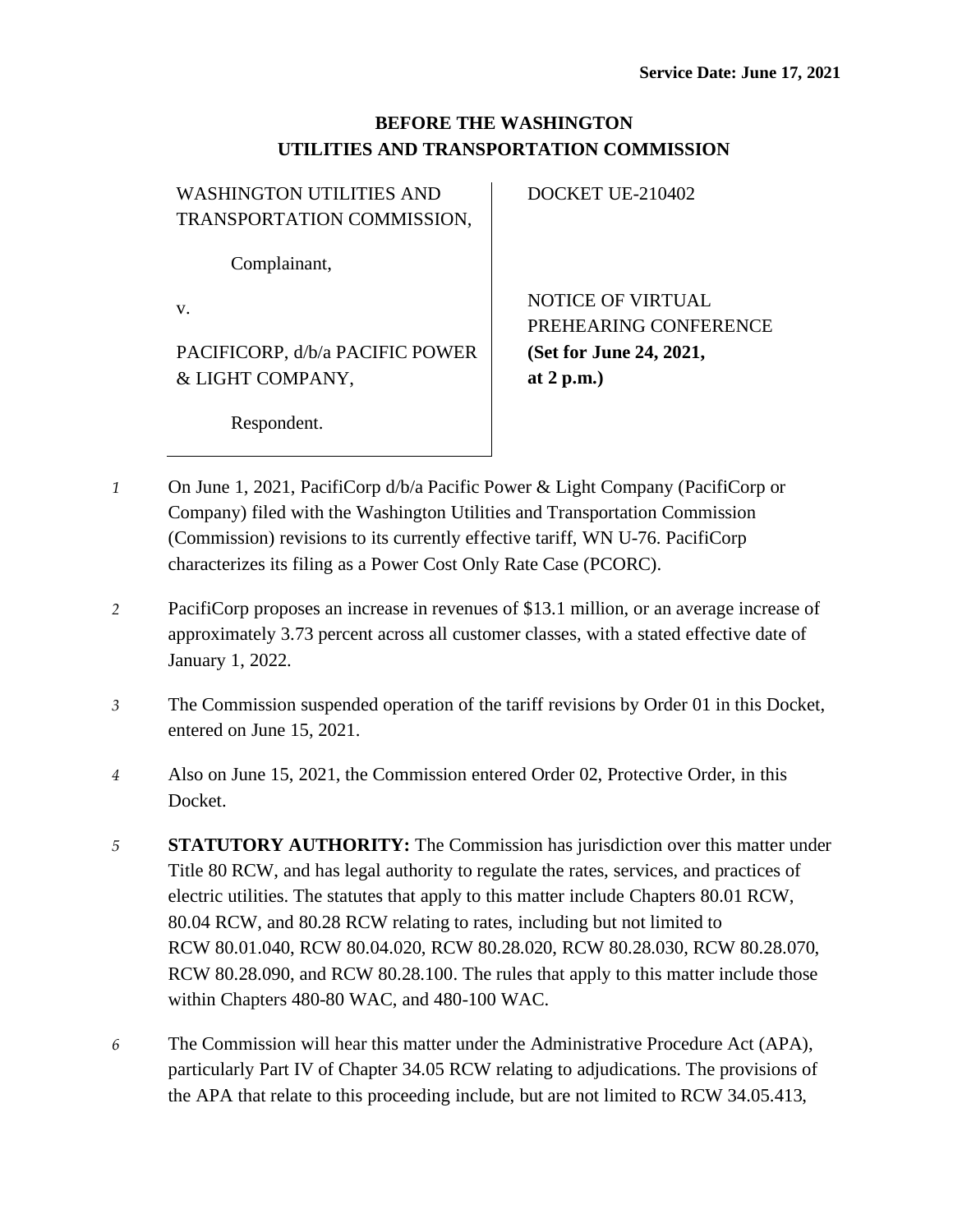RCW 34.05.422, RCW 34.05.431, RCW 34.05.440, RCW 34.05.449, and RCW 34.05.452. The Commission will also follow its procedural rules in Chapter 480-07 WAC in this proceeding.

- *7* The Commission finds there is good cause to hear this matter on shortened notice. *See*  WAC 480-07-440(1)(a) and RCW 34.05.434.
- *8* **THE COMMISSION GIVES NOTICE That it will hold a virtual prehearing conference in this matter at 2 p.m. on June 24, 2021. To attend by phone, call (253) 372-2181 and use the Conference ID: 581 480 432#. To participate via the Microsoft Teams app, use the following link: [Click here to join the meeting.](https://teams.microsoft.com/l/meetup-join/19%3ameeting_ZGUyMTdhODQtODZlNi00NzIyLWE1MGEtMmZmN2U1NjFhYWEx%40thread.v2/0?context=%7b%22Tid%22%3a%2211d0e217-264e-400a-8ba0-57dcc127d72d%22%2c%22Oid%22%3a%22e087eca4-4cd8-416f-8fc0-53ed60dbc833%22%7d)**
- *9* The purpose of the prehearing conference is to consider requests for intervention, resolve scheduling matters including establishing dates for distributing evidence, identify the issues in the proceeding, and determine other matters to assist the Commission in resolving the matter, as listed in WAC 480-07-430.
- *10* **INTERVENTION:** Persons who wish to intervene should file a petition to intervene in writing at least three business days before the date of the prehearing conference. *See* WAC 480-07-355(a). The Commission will consider oral petitions to intervene during the conference, but strongly prefers written petitions to intervene. Party representatives must file a notice of appearance with the Commission no later than the business day before the conference. *See* WAC 480-07-345(2). Any party or witness in need of an interpreter or other assistance should fill out the form attached to this Notice and return it to the Commission. The Commission will set the time and place for any evidentiary hearings at the prehearing conference, on the record of a later conference or hearing session, or by later written notice.
- *11* **THE COMMISSION GIVES NOTICE That any party who fails to attend or participate in the prehearing conference set by this Notice, or any other stage of this proceeding, may be held in default under RCW 34.05.440 and WAC 480-07-450.**
- *12* The names and mailing addresses of all known parties and their known representatives are as follows:

Complainant: Washington Utilities and Transportation Commission P.O. Box 47250 Olympia, WA 98504-7250 (360) 664-1160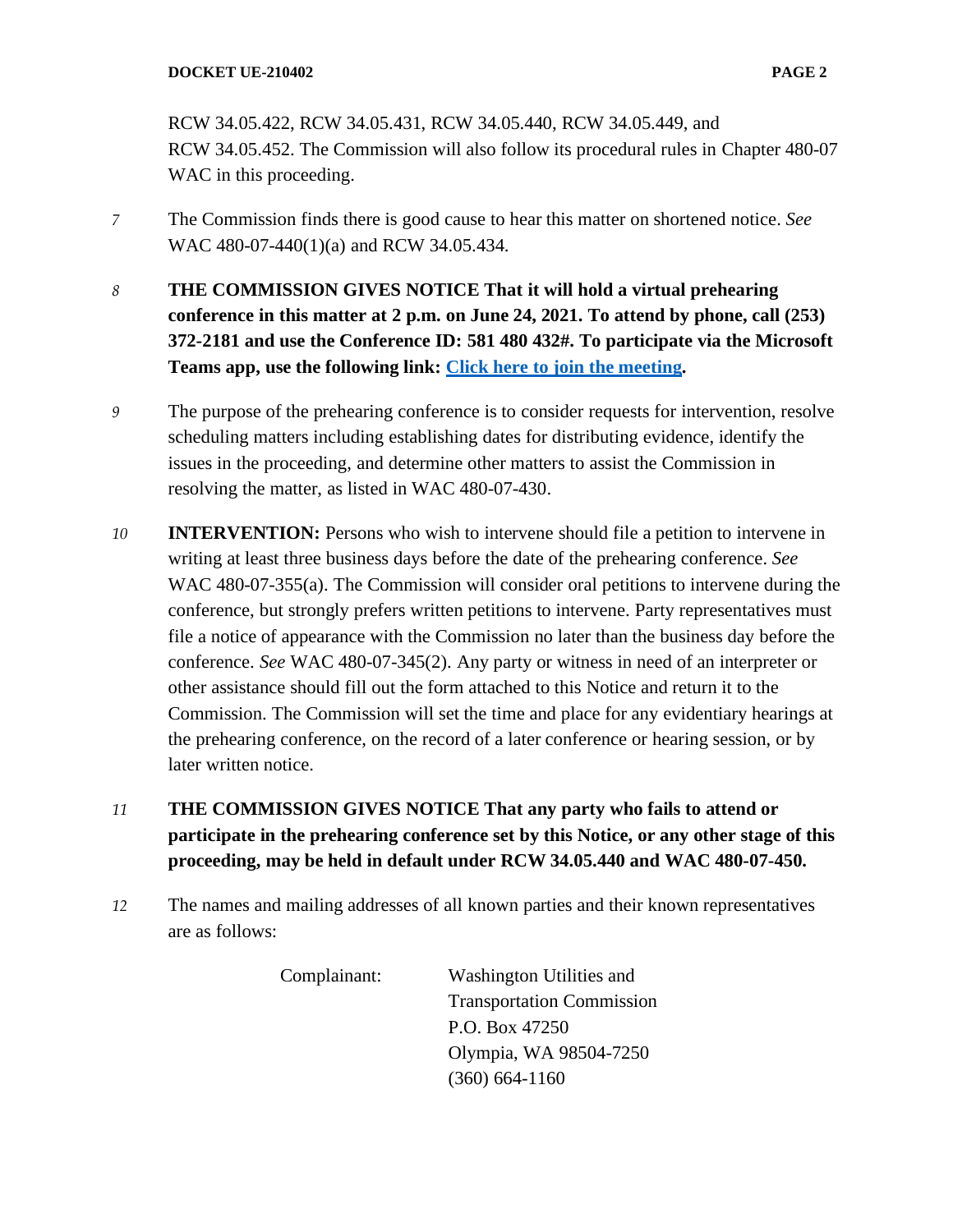| Representatives:       | Joe M. Dallas                                  |
|------------------------|------------------------------------------------|
|                        | <b>Assistant Attorney General</b>              |
|                        | Office of the Attorney General                 |
|                        | P.O. Box 40128                                 |
|                        | Olympia, WA 98504-0128                         |
|                        | $(360) 664-1192$                               |
|                        | joe.dallas@utc.wa.gov                          |
| Respondent:            | PacifiCorp d/b/a Pacific Power & Light Company |
|                        | <b>Shelley McCoy</b>                           |
|                        | Director, Regulation                           |
|                        | 825 NE Multnomah Street, Suite 2000            |
|                        | Portland, OR 97232                             |
|                        | shelley.mccoy@pacificorp.com                   |
|                        | washingtondockets@pacificorp.com               |
| Representatives:       | Ajay Kumar                                     |
|                        | Carla Scarsella                                |
|                        | <b>Legal Counsel for PacifiCorp</b>            |
|                        | PacifiCorp                                     |
|                        | 825 NE Multnomah Street, Suite 2000            |
|                        | Portland, OR 97232                             |
|                        | $(503)$ 813-5161                               |
|                        | carla.scarsella@pacificorp.com                 |
|                        | ajay.kumar@pacificorp.com                      |
| <b>Public Counsel:</b> | Nina M. Suetake                                |
|                        | Lisa W. Gafken                                 |
|                        | <b>Ann Paisner</b>                             |
|                        | <b>Assistant Attorney General</b>              |
|                        | Washington Attorney General's Office           |
|                        | <b>Public Counsel Unit</b>                     |
|                        | 800 Fifth Avenue, Suite 2000                   |
|                        | Seattle, WA 98104-3188                         |
|                        | $(206)$ 389-2055                               |
|                        | $(206)$ 464-6595                               |
|                        | $(206)$ 521-3211                               |
|                        | nina.suetake@atg.wa.gov                        |
|                        | lisa.gafken@atg.wa.gov                         |
|                        | ann.paisner@atg.wa.gov                         |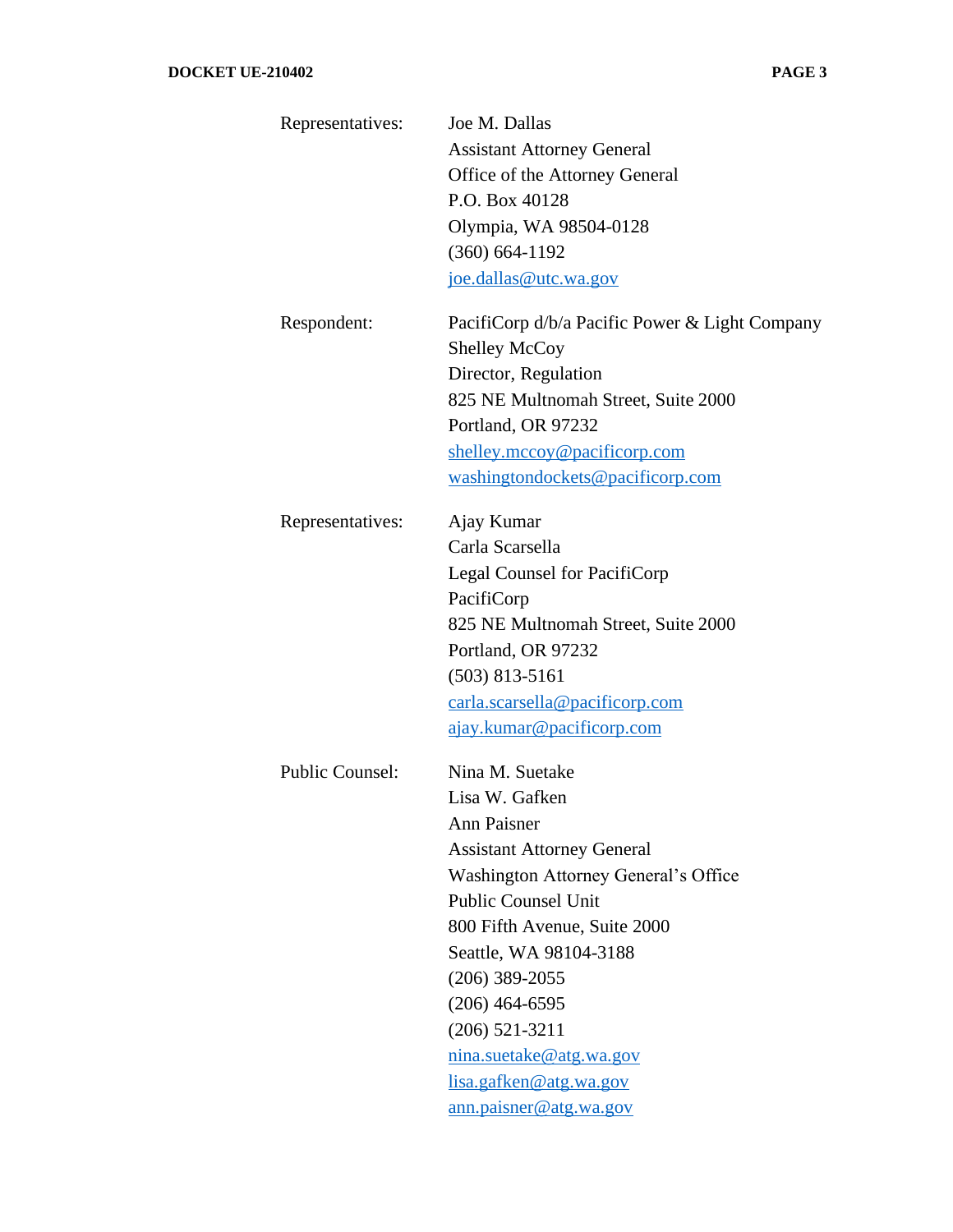- *13* The Commissioners of the Washington Utilities and Transportation Commission and Administrative Law Judge Michael Howard, from the Commission's Administrative Law Division, will preside during this proceeding. $<sup>1</sup>$ </sup>
- *14* The Attorney General has designated Nina Suetake, Lisa W. Gafken, and Ann Paisner from the Public Counsel Unit of the Washington Attorney General's Office (Public Counsel) to represent the public. You may use the Commission's address, shown below, for contacting Public Counsel, or you may contact Public Counsel directly by writing or calling the address or telephone number listed below.
- *15* The Commission will give parties notice of any other procedural phase of the proceeding in writing or on the record, as appropriate.

DATED at Lacey, Washington, and effective June 17, 2021.

## WASHINGTON UTILITIES AND TRANSPORTATION COMMISSION

MARK L. JOHNSON Executive Director and Secretary

Inquiries may be addressed to:

Executive Director and Secretary Washington State Utilities and Transportation Commission P.O. Box 47250 Olympia, WA 98504-7250 (360) 664-1160

- or - Public Counsel Unit Office of the Attorney General 800 Fifth Avenue, Suite 2000 Seattle, WA 98104-3188 (206) 464-7744

<sup>&</sup>lt;sup>1</sup> Judge Howard may be reached by email at  $\frac{\text{michael}, \text{howard@utc.wa.gov}}{\text{outc.wa.gov}}$  or by phone at (360) 664-1139